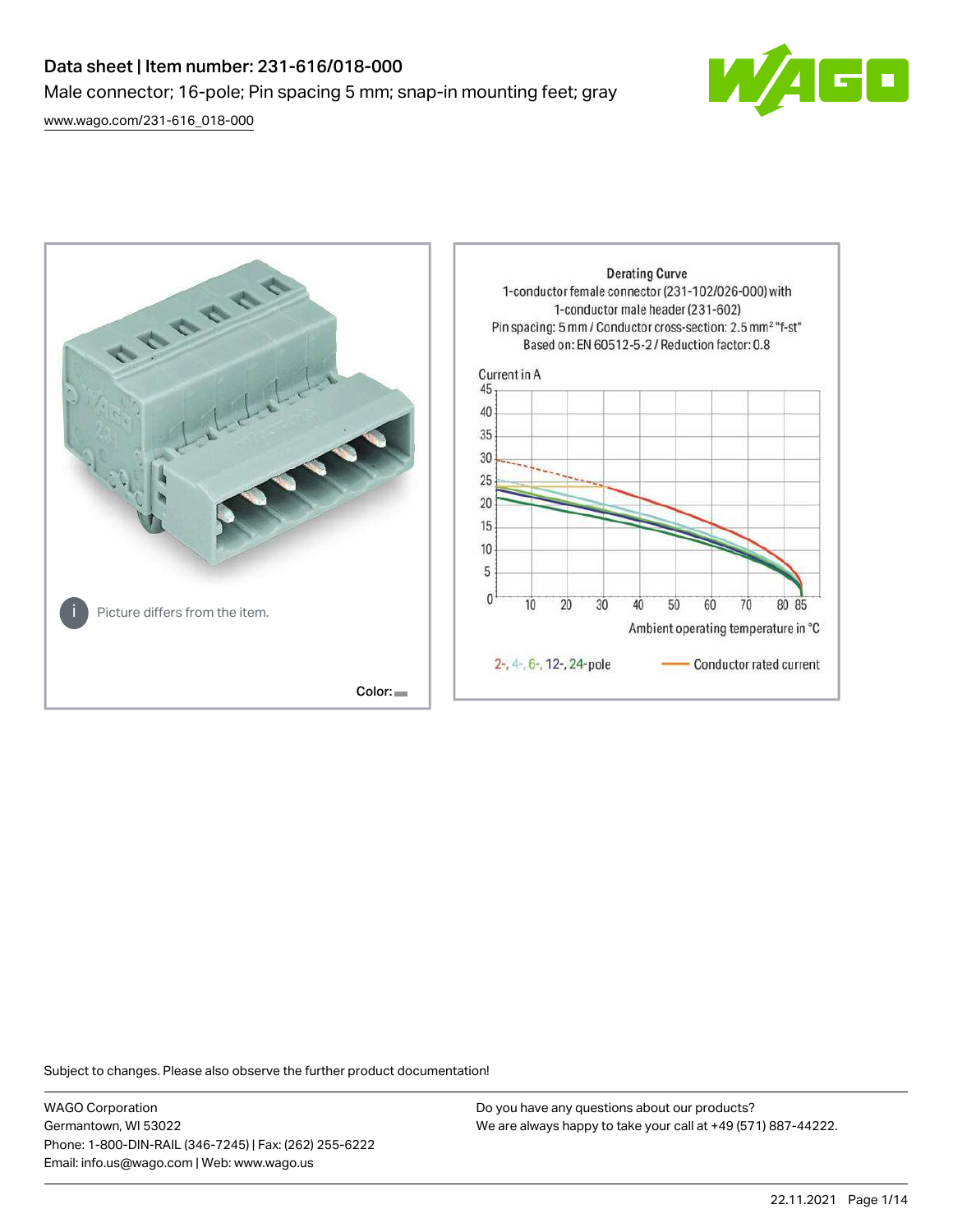



```
L = (pole no. -1) x pin spacing +8.2 mm
```
 $L_1 = L - 1.7$  mm

```
L_2 = L - 1.2 mm
```
#### Item description

- $\blacksquare$ Universal connection for all conductor types
- Easy cable pre-assembly and on-unit wiring via vertical and horizontal CAGE CLAMP<sup>®</sup> actuation  $\blacksquare$
- $\blacksquare$ For wire-to-wire and board-to-wire connections
- $\blacksquare$ Versions available with snap-in mounting feet or flanges for panel or through-panel mounting

Subject to changes. Please also observe the further product documentation!

WAGO Corporation Germantown, WI 53022 Phone: 1-800-DIN-RAIL (346-7245) | Fax: (262) 255-6222 Email: info.us@wago.com | Web: www.wago.us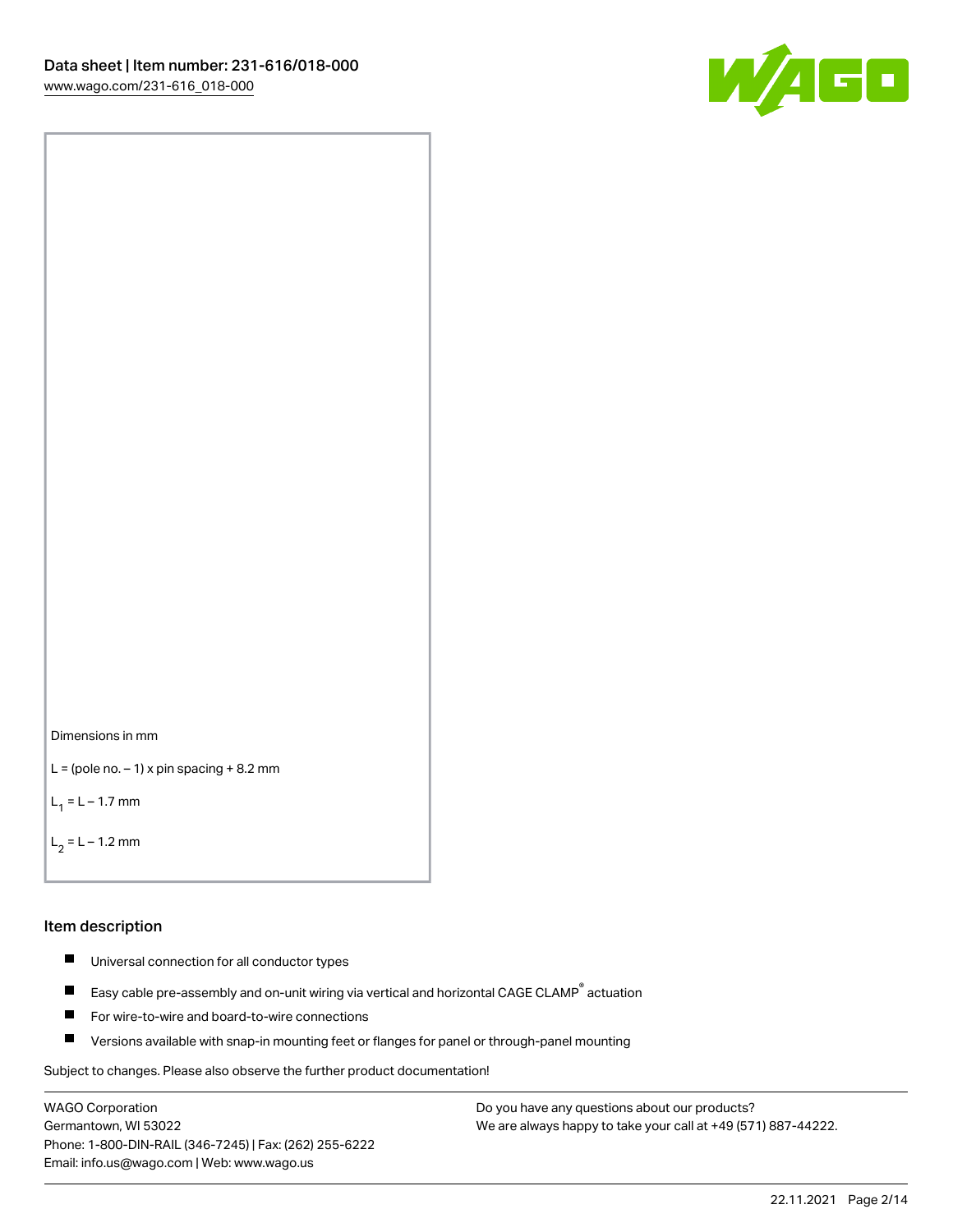W/AGO

 $\blacksquare$ With coding fingers

#### Data Notes

| Safety information 1 | The <i>MCS – MULTI CONNECTION SYSTEM</i> includes connectors<br>without breaking capacity in accordance with DIN EN 61984. When<br>used as intended, these connectors must not be connected<br>/disconnected when live or under load. The circuit design should<br>ensure header pins, which can be touched, are not live when<br>unmated. |
|----------------------|--------------------------------------------------------------------------------------------------------------------------------------------------------------------------------------------------------------------------------------------------------------------------------------------------------------------------------------------|
| Variants:            | Other pole numbers<br>Gold-plated or partially gold-plated contact surfaces<br>Other versions (or variants) can be requested from WAGO Sales or<br>configured at https://configurator.wago.com/                                                                                                                                            |

## Electrical data

## IEC Approvals

| Ratings per                 | IEC/EN 60664-1                                                       |
|-----------------------------|----------------------------------------------------------------------|
| Rated voltage (III / 3)     | 320 V                                                                |
| Rated surge voltage (III/3) | 4 <sub>kV</sub>                                                      |
| Rated voltage (III/2)       | 320 V                                                                |
| Rated surge voltage (III/2) | 4 <sub>k</sub> V                                                     |
| Nominal voltage (II/2)      | 630 V                                                                |
| Rated surge voltage (II/2)  | 4 <sub>k</sub> V                                                     |
| Rated current               | 12A                                                                  |
| Legend (ratings)            | (III / 2) $\triangleq$ Overvoltage category III / Pollution degree 2 |

## UL Approvals

| Approvals per                  | UL 1059 |
|--------------------------------|---------|
| Rated voltage UL (Use Group B) | 300 V   |
| Rated current UL (Use Group B) | 15 A    |
| Rated voltage UL (Use Group D) | 300 V   |
| Rated current UL (Use Group D) | 10 A    |

## Ratings per UL

| Rated voltage UL 1977 | 600 V |
|-----------------------|-------|
| Rated current UL 1977 | 15 A  |

Subject to changes. Please also observe the further product documentation!

| <b>WAGO Corporation</b>                                | Do you have any questions about our products?                 |
|--------------------------------------------------------|---------------------------------------------------------------|
| Germantown. WI 53022                                   | We are always happy to take your call at +49 (571) 887-44222. |
| Phone: 1-800-DIN-RAIL (346-7245)   Fax: (262) 255-6222 |                                                               |
| Email: info.us@wago.com   Web: www.wago.us             |                                                               |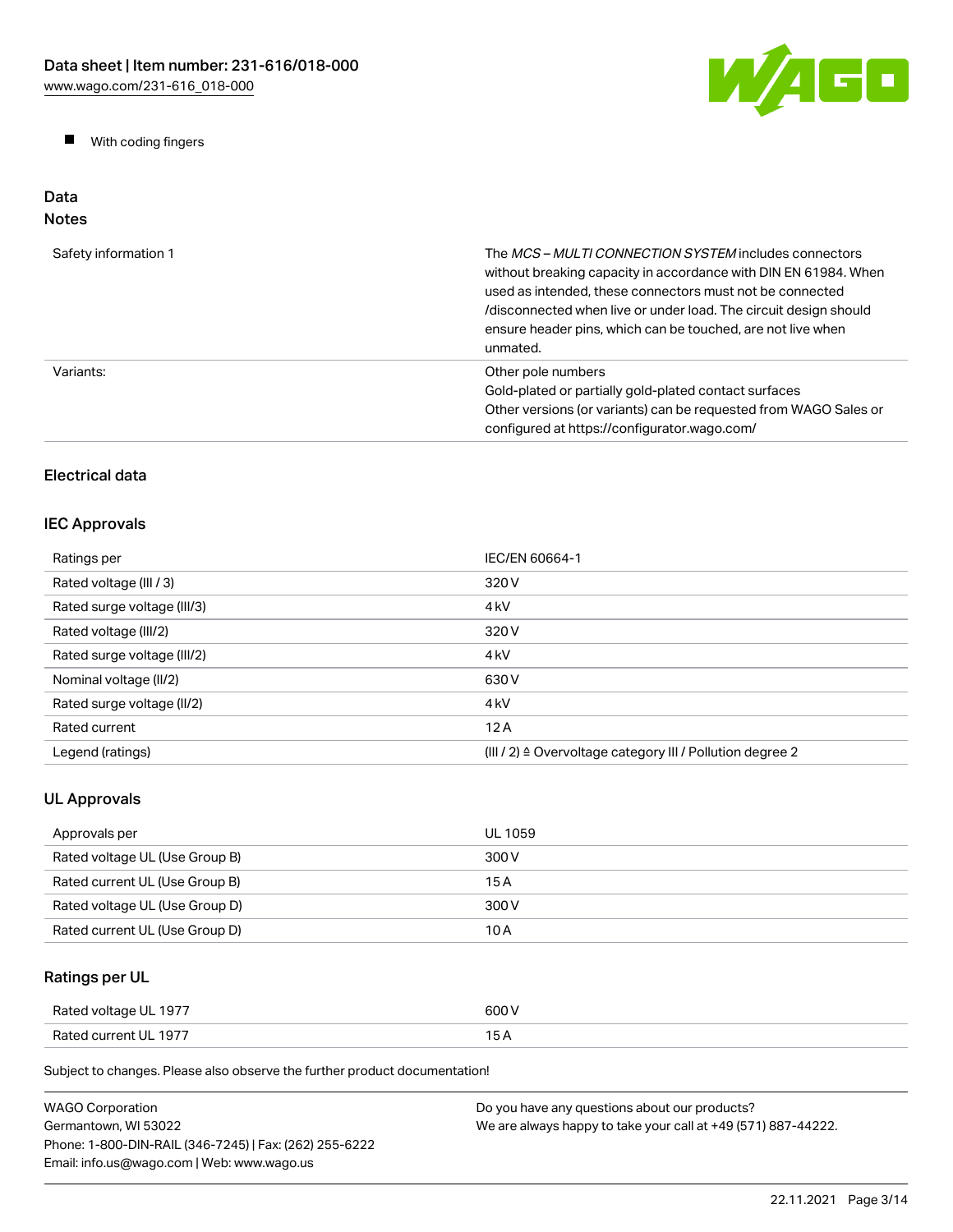

#### CSA Approvals

| Approvals per                   | CSA   |
|---------------------------------|-------|
| Rated voltage CSA (Use Group B) | 300 V |
| Rated current CSA (Use Group B) | 15 A  |
| Rated voltage CSA (Use Group D) | 300 V |
| Rated current CSA (Use Group D) | 10 A  |

#### Connection data

| Total number of connection points | 16 |
|-----------------------------------|----|
| Total number of potentials        | 16 |
| Number of connection types        |    |
| Number of levels                  |    |

#### Connection 1

| Connection technology                             | CAGE CLAMP®                            |
|---------------------------------------------------|----------------------------------------|
| Actuation type                                    | Operating tool                         |
| Solid conductor                                   | $0.082.5$ mm <sup>2</sup> / 28  12 AWG |
| Fine-stranded conductor                           | $0.082.5$ mm <sup>2</sup> / 28  12 AWG |
| Fine-stranded conductor; with insulated ferrule   | $0.251.5$ mm <sup>2</sup>              |
| Fine-stranded conductor; with uninsulated ferrule | $0.252.5$ mm <sup>2</sup>              |
| Strip length                                      | $89$ mm / 0.31  0.35 inch              |
| Number of poles                                   | 16                                     |
| Conductor entry direction to mating direction     | 0°                                     |

## Physical data

| Pin spacing             | 5 mm / 0.197 inch    |
|-------------------------|----------------------|
| Width                   | 83.2 mm / 3.276 inch |
| Height                  | 18.8 mm / 0.74 inch  |
| Height from the surface | 14.3 mm / 0.563 inch |
| Depth                   | 27.5 mm / 1.083 inch |

#### Mechanical data

| Housing sheet thickness | $0.6$ 1.2 mm / 0.024 $$ 0.047 inch |
|-------------------------|------------------------------------|
| Mounting type           | Snap-in foot                       |
| Mounting type           | Panel mounting                     |

Subject to changes. Please also observe the further product documentation!

| <b>WAGO Corporation</b>                                | Do you have any questions about our products?                 |
|--------------------------------------------------------|---------------------------------------------------------------|
| Germantown, WI 53022                                   | We are always happy to take your call at +49 (571) 887-44222. |
| Phone: 1-800-DIN-RAIL (346-7245)   Fax: (262) 255-6222 |                                                               |
| Email: info.us@wago.com   Web: www.wago.us             |                                                               |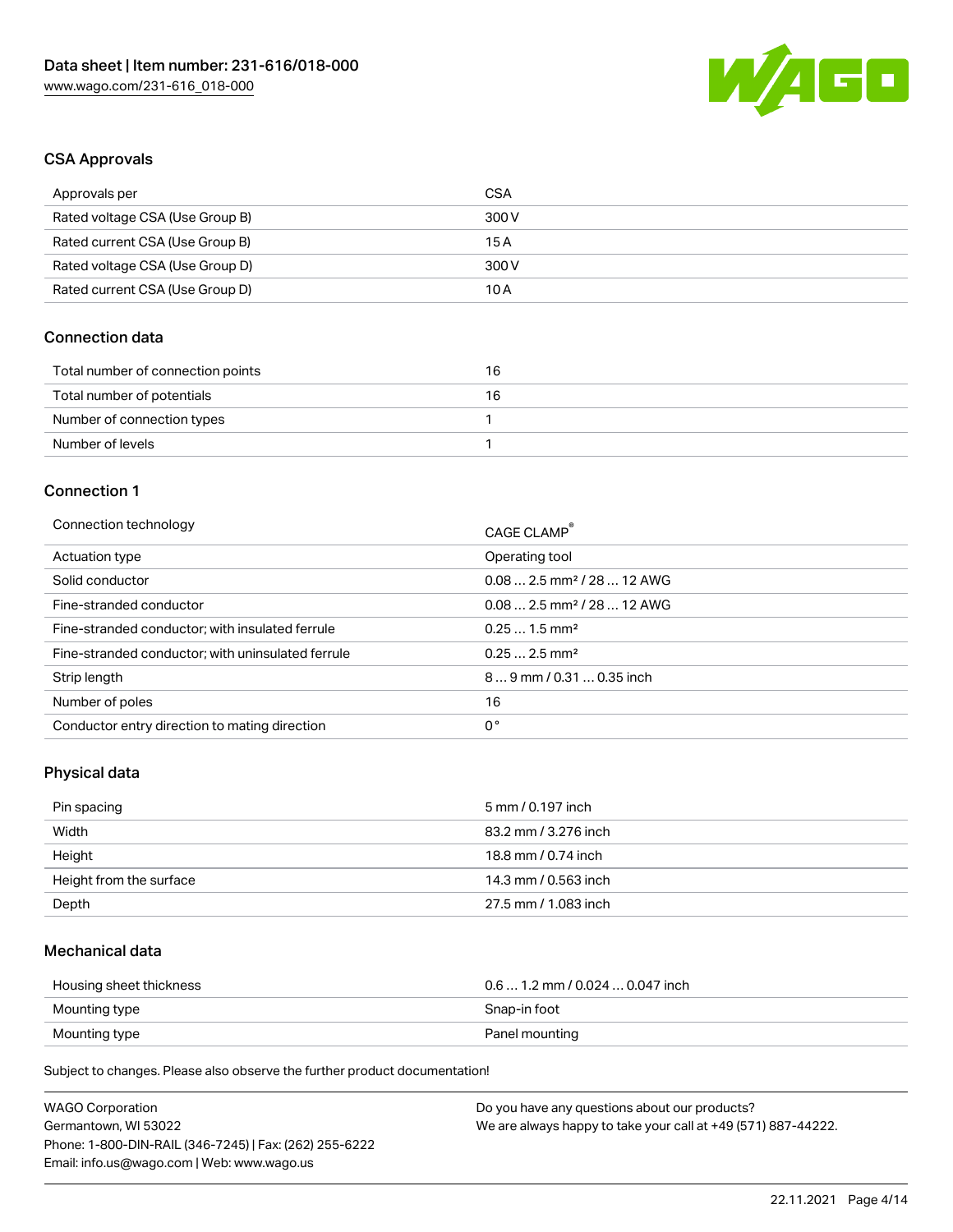

#### Plug-in connection

| Contact type (pluggable connector) | Male connector/plug |
|------------------------------------|---------------------|
| Connector (connection type)        | for conductor       |
| Mismating protection               | No                  |
| Locking of plug-in connection      | Without             |

#### Material data

| Color                       | gray                                  |
|-----------------------------|---------------------------------------|
| Material group              |                                       |
| Insulation material         | Polyamide (PA66)                      |
| Flammability class per UL94 | V0                                    |
| Clamping spring material    | Chrome nickel spring steel (CrNi)     |
| Contact material            | Electrolytic copper $(E_{\text{Cl}})$ |
| Contact plating             | tin-plated                            |
| Fire load                   | 0.435 MJ                              |
| Weight                      | 24.7 g                                |

#### Environmental requirements

| Limit temperature range | $-60+100 °C$ |  |
|-------------------------|--------------|--|
|-------------------------|--------------|--|

## Commercial data

| Product Group         | 3 (Multi Conn. System) |
|-----------------------|------------------------|
| PU (SPU)              | 25 Stück               |
| Packaging type        | box                    |
| Country of origin     | DE                     |
| <b>GTIN</b>           | 4044918258791          |
| Customs tariff number | 8536694040             |

#### Approvals / Certificates

#### Country specific Approvals

| Logo | Approval                               | <b>Additional Approval Text</b> | Certificate<br>name |
|------|----------------------------------------|---------------------------------|---------------------|
|      | CВ<br>DEKRA Certification B.V.         | IEC 61984                       | NL-39756            |
|      | <b>CSA</b><br>DEKRA Certification B.V. | C <sub>22.2</sub>               | 1466354             |

Subject to changes. Please also observe the further product documentation!

| <b>WAGO Corporation</b>                                | Do you have any questions about our products?                 |
|--------------------------------------------------------|---------------------------------------------------------------|
| Germantown, WI 53022                                   | We are always happy to take your call at +49 (571) 887-44222. |
| Phone: 1-800-DIN-RAIL (346-7245)   Fax: (262) 255-6222 |                                                               |
| Email: info.us@wago.com   Web: www.wago.us             |                                                               |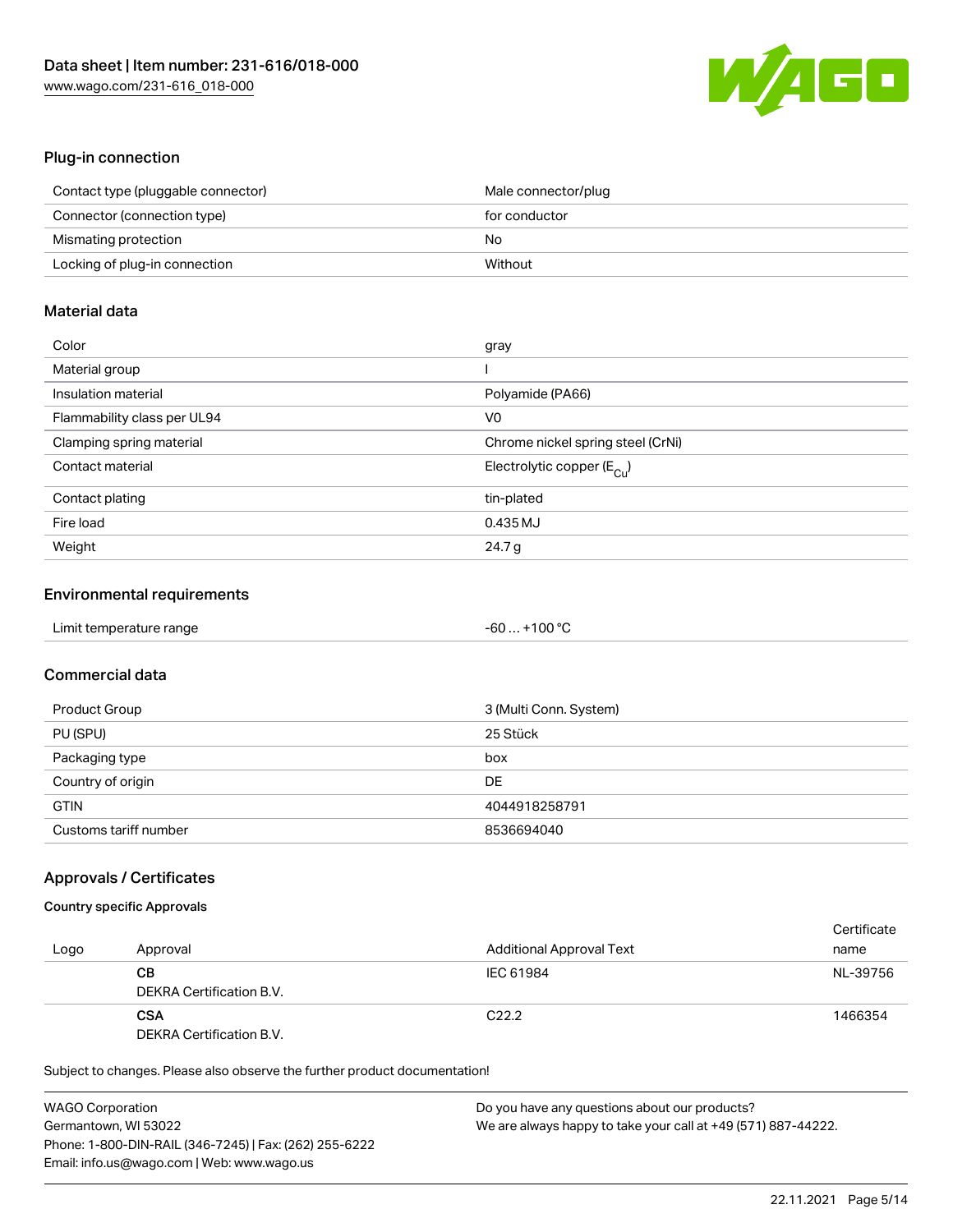



#### Ship Approvals

| Logo                | Approval                                                | <b>Additional Approval Text</b> | Certificate<br>name                |
|---------------------|---------------------------------------------------------|---------------------------------|------------------------------------|
| ABS.                | <b>ABS</b><br>American Bureau of Shipping               | $\overline{\phantom{0}}$        | $19 -$<br>HG1869876-<br><b>PDA</b> |
| <b>BUREAU</b>       | BV<br>Bureau Veritas S.A.                               | <b>IEC 60998</b>                | 11915/D0<br>BV                     |
|                     | <b>DNV GL</b><br>Det Norske Veritas, Germanischer Lloyd | $\overline{\phantom{0}}$        | TAE000016Z                         |
| <b>UL-Approvals</b> |                                                         |                                 |                                    |

|                          |                                |                          | Certificate |
|--------------------------|--------------------------------|--------------------------|-------------|
| Logo                     | Approval                       | Additional Approval Text | name        |
|                          | UL                             | <b>UL 1977</b>           | E45171      |
| $\overline{\phantom{0}}$ | Underwriters Laboratories Inc. |                          |             |

## Counterpart

--

Item no.231-116/026-000 Female plug; 16-pole; 12 AWG max; pin spacing 5 mm; 1 conductor per pole; gray [www.wago.com/231-116/026-000](https://www.wago.com/231-116/026-000)

#### Optional accessories

|  |  | Ferrules |  |
|--|--|----------|--|

| Ferrule |                                                                                                                                                                                 |                                                               |                      |
|---------|---------------------------------------------------------------------------------------------------------------------------------------------------------------------------------|---------------------------------------------------------------|----------------------|
|         | Item no.: 216-101<br>Ferrule; Sleeve for 0.5 mm <sup>2</sup> / AWG 22; uninsulated; electro-tin plated; silver-colored                                                          |                                                               | www.wago.com/216-101 |
|         | Item no.: 216-104                                                                                                                                                               |                                                               | www.wago.com/216-104 |
|         | Ferrule; Sleeve for 1.5 mm <sup>2</sup> / AWG 16; uninsulated; electro-tin plated; silver-colored<br>Item no.: 216-106                                                          |                                                               | www.wago.com/216-106 |
|         | Ferrule; Sleeve for 2.5 mm <sup>2</sup> / AWG 14; uninsulated; electro-tin plated; silver-colored<br>Subject to changes. Please also observe the further product documentation! |                                                               |                      |
|         | <b>WAGO Corporation</b>                                                                                                                                                         | Do you have any questions about our products?                 |                      |
|         | Germantown, WI 53022                                                                                                                                                            | We are always happy to take your call at +49 (571) 887-44222. |                      |

Germantown, WI 53022 Phone: 1-800-DIN-RAIL (346-7245) | Fax: (262) 255-6222 Email: info.us@wago.com | Web: www.wago.us

We are always happy to take your call at +49 (571) 887-44222.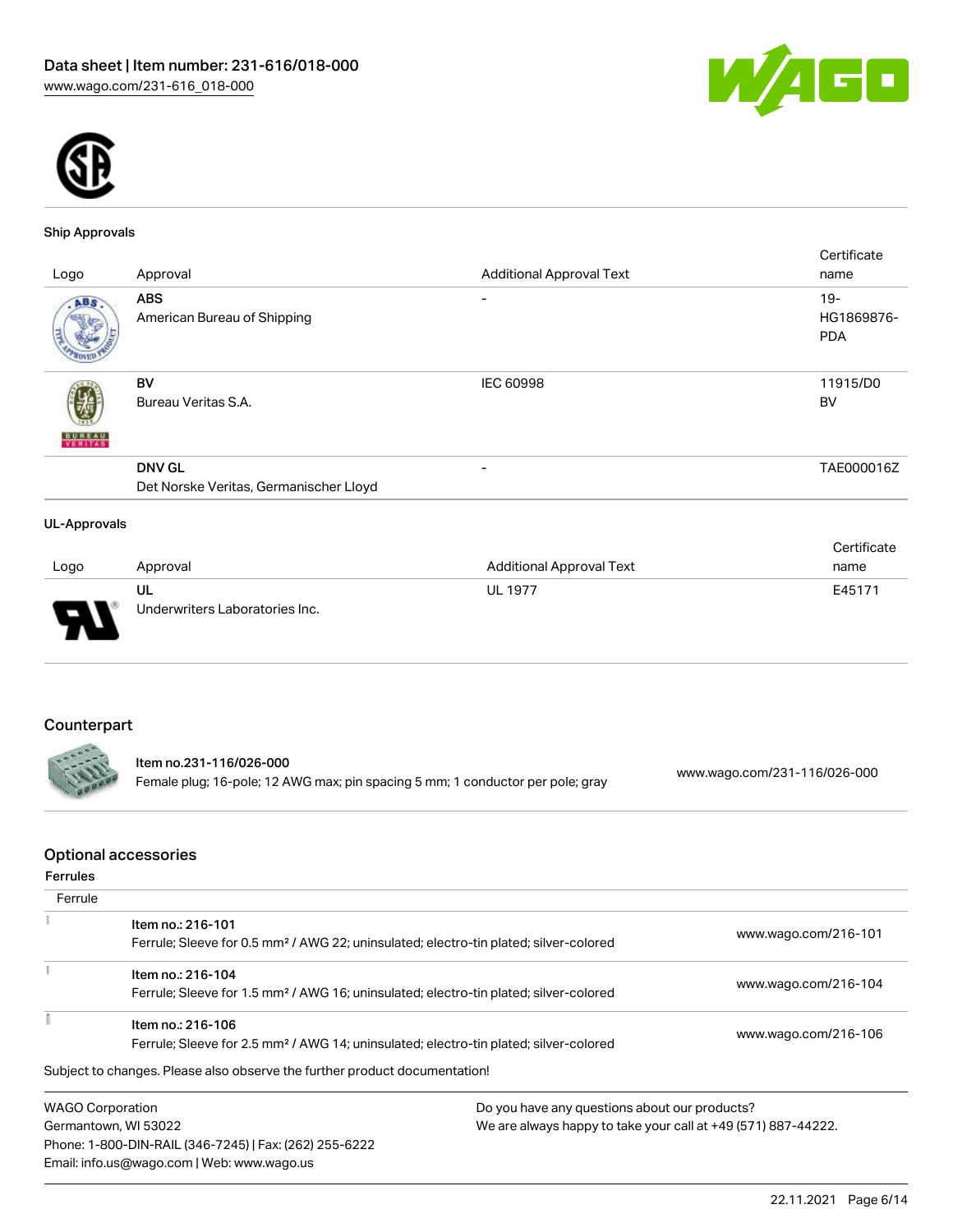## Data sheet | Item number: 231-616/018-000

[www.wago.com/231-616\\_018-000](http://www.wago.com/231-616_018-000)



|    | Item no.: 216-102<br>Ferrule; Sleeve for 0.75 mm <sup>2</sup> / AWG 20; uninsulated; electro-tin plated; silver-colored                                                                           | www.wago.com/216-102 |
|----|---------------------------------------------------------------------------------------------------------------------------------------------------------------------------------------------------|----------------------|
|    | Item no.: 216-103<br>Ferrule; Sleeve for 1 mm <sup>2</sup> / AWG 18; uninsulated; electro-tin plated                                                                                              | www.wago.com/216-103 |
|    | Item no.: 216-123<br>Ferrule; Sleeve for 1 mm <sup>2</sup> / AWG 18; uninsulated; electro-tin plated; silver-colored                                                                              | www.wago.com/216-123 |
|    | Item no.: 216-122<br>Ferrule; Sleeve for 0.75 mm <sup>2</sup> / AWG 20; uninsulated; electro-tin plated; silver-colored                                                                           | www.wago.com/216-122 |
| ă. | Item no.: 216-124<br>Ferrule; Sleeve for 1.5 mm <sup>2</sup> / AWG 16; uninsulated; electro-tin plated                                                                                            | www.wago.com/216-124 |
|    | Item no.: 216-142<br>Ferrule; Sleeve for 0.75 mm <sup>2</sup> / 18 AWG; uninsulated; electro-tin plated; electrolytic copper; gastight<br>crimped; acc. to DIN 46228, Part 1/08.92                | www.wago.com/216-142 |
|    | Item no.: 216-132<br>Ferrule; Sleeve for 0.34 mm <sup>2</sup> / AWG 24; uninsulated; electro-tin plated                                                                                           | www.wago.com/216-132 |
| ī. | Item no.: 216-121<br>Ferrule; Sleeve for 0.5 mm <sup>2</sup> / AWG 22; uninsulated; electro-tin plated; silver-colored                                                                            | www.wago.com/216-121 |
|    | Item no.: 216-143<br>Ferrule; Sleeve for 1 mm <sup>2</sup> / AWG 18; uninsulated; electro-tin plated; electrolytic copper; gastight<br>crimped; acc. to DIN 46228, Part 1/08.92                   | www.wago.com/216-143 |
|    | Item no.: 216-131<br>Ferrule; Sleeve for 0.25 mm <sup>2</sup> / AWG 24; uninsulated; electro-tin plated; silver-colored                                                                           | www.wago.com/216-131 |
|    | Item no.: 216-141<br>Ferrule; Sleeve for 0.5 mm <sup>2</sup> / 20 AWG; uninsulated; electro-tin plated; electrolytic copper; gastight<br>crimped; acc. to DIN 46228, Part 1/08.92                 | www.wago.com/216-141 |
|    | Item no.: 216-152<br>Ferrule; Sleeve for 0.34 mm <sup>2</sup> / AWG 24; uninsulated; electro-tin plated                                                                                           | www.wago.com/216-152 |
|    | Item no.: 216-203<br>Ferrule; Sleeve for 1 mm <sup>2</sup> / AWG 18; insulated; electro-tin plated; red                                                                                           | www.wago.com/216-203 |
|    | Item no.: 216-202<br>Ferrule; Sleeve for 0.75 mm <sup>2</sup> / 18 AWG; insulated; electro-tin plated; gray                                                                                       | www.wago.com/216-202 |
| T. | Item no.: 216-151<br>Ferrule; Sleeve for 0.25 mm <sup>2</sup> / AWG 24; uninsulated; electro-tin plated                                                                                           | www.wago.com/216-151 |
| 1  | Item no.: 216-204<br>Ferrule; Sleeve for 1.5 mm <sup>2</sup> / AWG 16; insulated; electro-tin plated; black                                                                                       | www.wago.com/216-204 |
|    | Item no.: 216-144<br>Ferrule; Sleeve for 1.5 mm <sup>2</sup> / AWG 16; uninsulated; electro-tin plated; electrolytic copper; gastight<br>crimped; acc. to DIN 46228, Part 1/08.92; silver-colored | www.wago.com/216-144 |
|    | Item no.: 216-201                                                                                                                                                                                 |                      |

Subject to changes. Please also observe the further product documentation!

WAGO Corporation Germantown, WI 53022 Phone: 1-800-DIN-RAIL (346-7245) | Fax: (262) 255-6222 Email: info.us@wago.com | Web: www.wago.us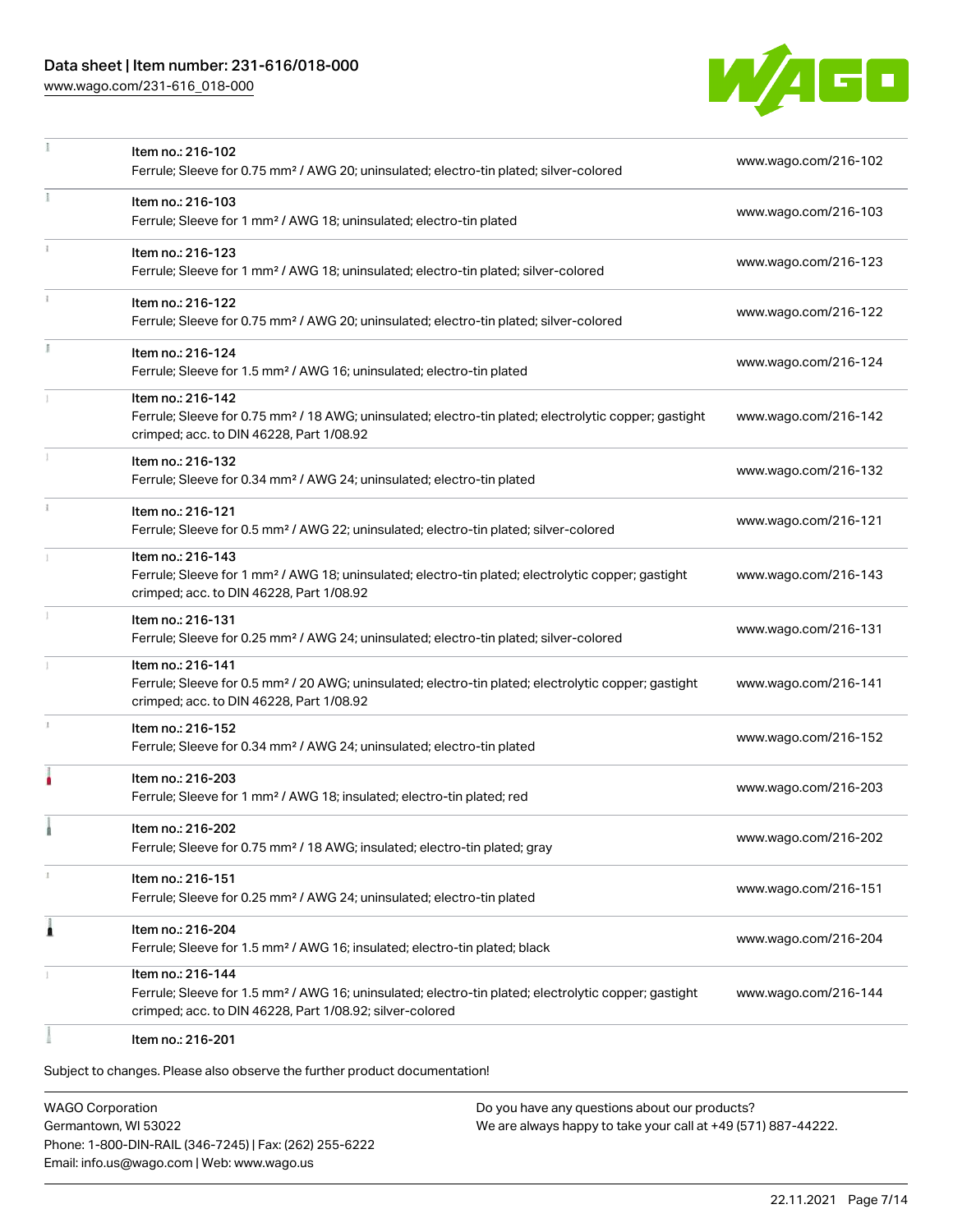

Ferrule; Sleeve for 0.5 mm² / 20 AWG; insulated; electro-tin plated; white [www.wago.com/216-201](http://www.wago.com/216-201)

|         | Item no.: 216-223                                                                                                                                                                                       | www.wago.com/216-223 |
|---------|---------------------------------------------------------------------------------------------------------------------------------------------------------------------------------------------------------|----------------------|
|         | Ferrule; Sleeve for 1 mm <sup>2</sup> / AWG 18; insulated; electro-tin plated; red                                                                                                                      |                      |
|         | Item no.: 216-241<br>Ferrule; Sleeve for 0.5 mm <sup>2</sup> / 20 AWG; insulated; electro-tin plated; electrolytic copper; gastight<br>crimped; acc. to DIN 46228, Part 4/09.90; white                  | www.wago.com/216-241 |
|         | Item no.: 216-242<br>Ferrule; Sleeve for 0.75 mm <sup>2</sup> / 18 AWG; insulated; electro-tin plated; electrolytic copper; gastight<br>crimped; acc. to DIN 46228, Part 4/09.90; gray                  | www.wago.com/216-242 |
|         | Item no.: 216-222<br>Ferrule; Sleeve for 0.75 mm <sup>2</sup> / 18 AWG; insulated; electro-tin plated; gray                                                                                             | www.wago.com/216-222 |
|         | Item no.: 216-221<br>Ferrule; Sleeve for 0.5 mm <sup>2</sup> / 20 AWG; insulated; electro-tin plated; white                                                                                             | www.wago.com/216-221 |
| 1       | Item no.: 216-224<br>Ferrule; Sleeve for 1.5 mm <sup>2</sup> / AWG 16; insulated; electro-tin plated; black                                                                                             | www.wago.com/216-224 |
|         | Item no.: 216-243<br>Ferrule; Sleeve for 1 mm <sup>2</sup> / AWG 18; insulated; electro-tin plated; electrolytic copper; gastight crimped; www.wago.com/216-243<br>acc. to DIN 46228, Part 4/09.90; red |                      |
| 1       | Item no.: 216-244<br>Ferrule; Sleeve for 1.5 mm <sup>2</sup> / AWG 16; insulated; electro-tin plated; electrolytic copper; gastight<br>crimped; acc. to DIN 46228, Part 4/09.90; black                  | www.wago.com/216-244 |
|         | Item no.: 216-263<br>Ferrule; Sleeve for 1 mm <sup>2</sup> / AWG 18; insulated; electro-tin plated; electrolytic copper; gastight crimped; www.wago.com/216-263<br>acc. to DIN 46228, Part 4/09.90; red |                      |
| Â       | Item no.: 216-264<br>Ferrule; Sleeve for 1.5 mm <sup>2</sup> / AWG 16; insulated; electro-tin plated; electrolytic copper; gastight<br>crimped; acc. to DIN 46228, Part 4/09.90; black                  | www.wago.com/216-264 |
| ٨       | Item no.: 216-284<br>Ferrule; Sleeve for 1.5 mm <sup>2</sup> / AWG 16; insulated; electro-tin plated; electrolytic copper; gastight<br>crimped; acc. to DIN 46228, Part 4/09.90; black                  | www.wago.com/216-284 |
|         | Item no.: 216-262<br>Ferrule; Sleeve for 0.75 mm <sup>2</sup> / 18 AWG; insulated; electro-tin plated; electrolytic copper; gastight<br>crimped; acc. to DIN 46228, Part 4/09.90; gray                  | www.wago.com/216-262 |
|         | Item no.: 216-301<br>Ferrule; Sleeve for 0.25 mm <sup>2</sup> / AWG 24; insulated; electro-tin plated; yellow                                                                                           | www.wago.com/216-301 |
|         | Item no.: 216-321<br>Ferrule; Sleeve for 0.25 mm <sup>2</sup> / AWG 24; insulated; electro-tin plated; yellow                                                                                           | www.wago.com/216-321 |
|         | Item no.: 216-322<br>Ferrule; Sleeve for 0.34 mm <sup>2</sup> / 22 AWG; insulated; electro-tin plated; green                                                                                            | www.wago.com/216-322 |
| ٨       | Item no.: 216-302<br>Ferrule; Sleeve for 0.34 mm <sup>2</sup> / 22 AWG; insulated; electro-tin plated; light turquoise                                                                                  | www.wago.com/216-302 |
| Jumpers |                                                                                                                                                                                                         |                      |

Subject to changes. Please also observe the further product documentation! Jumper

WAGO Corporation Germantown, WI 53022 Phone: 1-800-DIN-RAIL (346-7245) | Fax: (262) 255-6222 Email: info.us@wago.com | Web: www.wago.us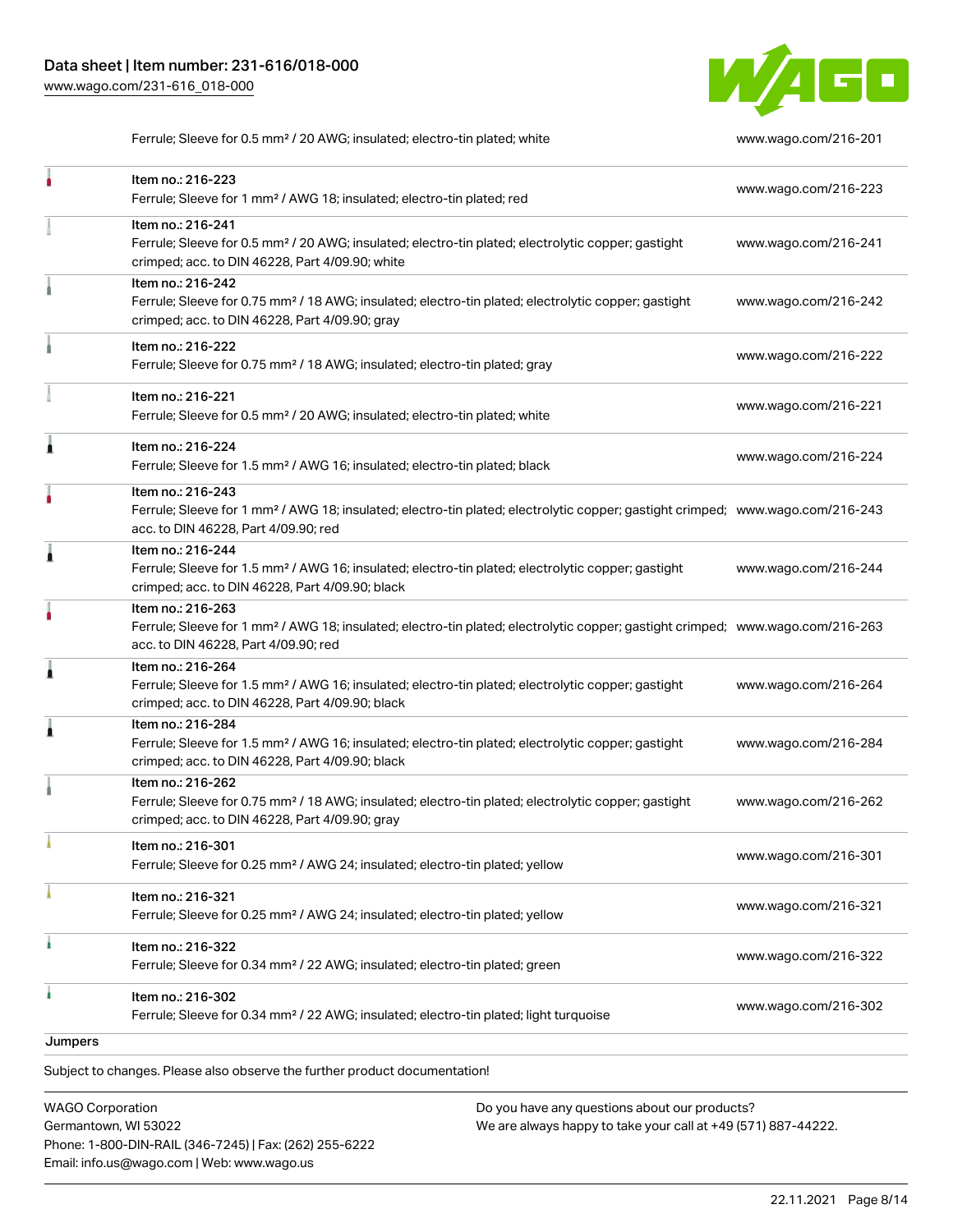### Data sheet | Item number: 231-616/018-000

[www.wago.com/231-616\\_018-000](http://www.wago.com/231-616_018-000)



| Jumper         |                                                                                                                  |                      |
|----------------|------------------------------------------------------------------------------------------------------------------|----------------------|
|                | Item no.: 231-905<br>Jumper; for conductor entry; 5-way; insulated; gray                                         | www.wago.com/231-905 |
|                | Item no.: 231-903<br>Jumper; for conductor entry; 3-way; insulated; gray                                         | www.wago.com/231-903 |
|                | Item no.: 231-907<br>Jumper; for conductor entry; 7-way; insulated; gray                                         | www.wago.com/231-907 |
|                | Item no.: 231-910<br>Jumper; for conductor entry; 10-way; insulated; gray                                        | www.wago.com/231-910 |
|                | Item no.: 231-902<br>Jumper; for conductor entry; 2-way; insulated; gray                                         | www.wago.com/231-902 |
| Tools          |                                                                                                                  |                      |
| Operating tool |                                                                                                                  |                      |
|                | Item no.: 209-130<br>Operating tool; suitable for 264, 280 and 281 Series; 1-way; of insulating material; white  | www.wago.com/209-130 |
|                | Item no.: 209-132<br>Operating tool; for connecting comb-style jumper bar; 2-way; of insulating material         | www.wago.com/209-132 |
|                | Item no.: 231-159<br>Operating tool; natural                                                                     | www.wago.com/231-159 |
|                | Item no.: 210-250<br>Operating tool; for MCS MINI & MIDI with CAGE CLAMP® connection; red                        | www.wago.com/210-250 |
|                | Item no.: 231-231<br>Combination operating tool; red                                                             | www.wago.com/231-231 |
|                | Item no.: 210-657<br>Operating tool; Blade: 3.5 x 0.5 mm; with a partially insulated shaft; short; multicoloured | www.wago.com/210-657 |
|                | Item no.: 210-720<br>Operating tool; Blade: 3.5 x 0.5 mm; with a partially insulated shaft; multicoloured        | www.wago.com/210-720 |
|                | Item no.: 231-131<br>Operating tool; made of insulating material; 1-way; loose; white                            | www.wago.com/231-131 |
|                | Item no.: 231-291<br>Operating tool; made of insulating material; 1-way; loose; red                              | www.wago.com/231-291 |
|                | Item no.: 280-432<br>Operating tool; made of insulating material; 2-way; white                                   | www.wago.com/280-432 |
|                |                                                                                                                  |                      |

Subject to changes. Please also observe the further product documentation!

WAGO Corporation Germantown, WI 53022 Phone: 1-800-DIN-RAIL (346-7245) | Fax: (262) 255-6222 Email: info.us@wago.com | Web: www.wago.us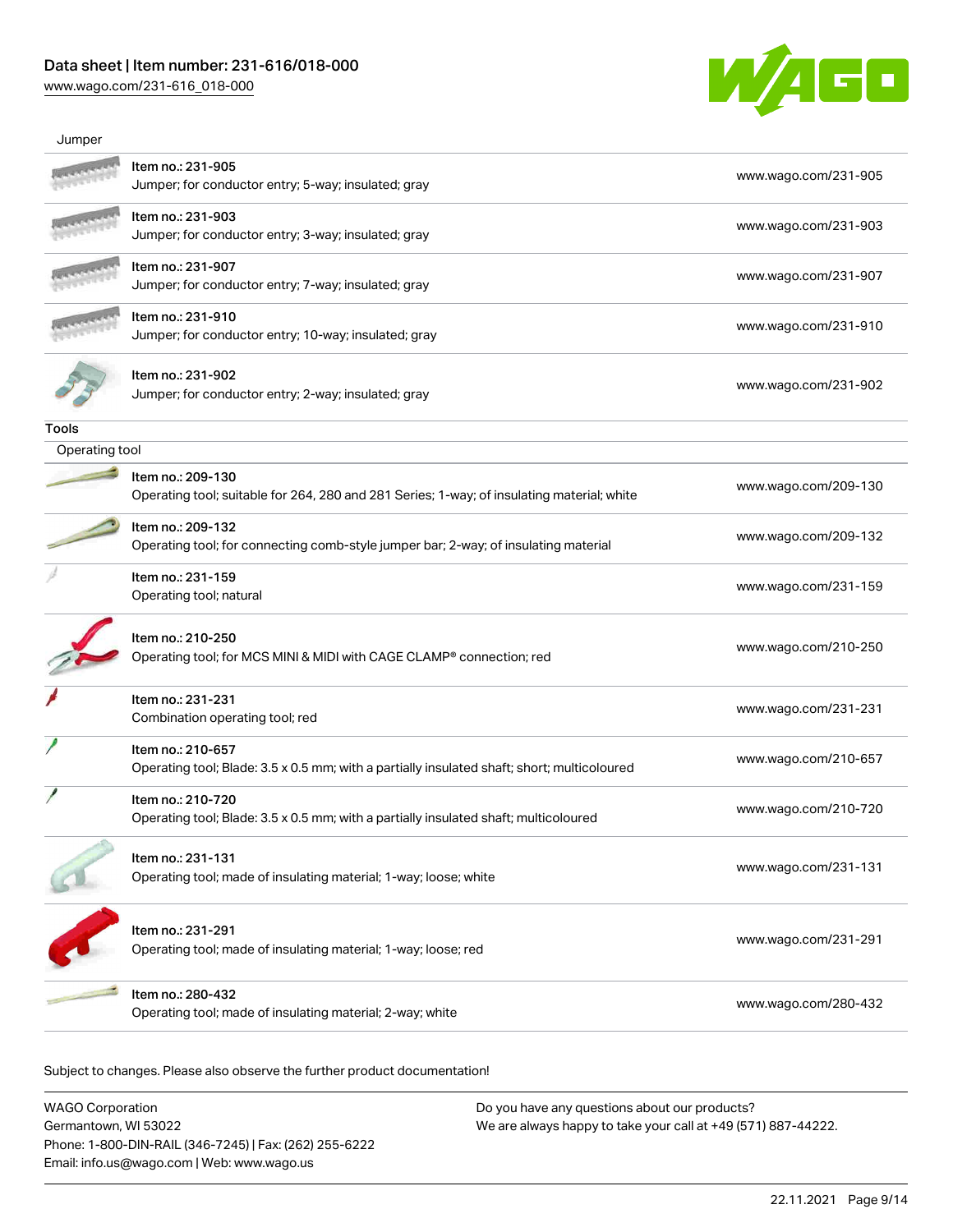### Data sheet | Item number: 231-616/018-000

[www.wago.com/231-616\\_018-000](http://www.wago.com/231-616_018-000)



|                      | Item no.: 280-434<br>Operating tool; made of insulating material; 4-way                                                                                                                         | www.wago.com/280-434             |
|----------------------|-------------------------------------------------------------------------------------------------------------------------------------------------------------------------------------------------|----------------------------------|
|                      | Item no.: 280-437<br>Operating tool; made of insulating material; 7-way                                                                                                                         | www.wago.com/280-437             |
|                      | Item no.: 280-440<br>Operating tool; made of insulating material; 10-way                                                                                                                        | www.wago.com/280-440             |
|                      | Item no.: 280-435<br>Operating tool; made of insulating material; 5-way; gray                                                                                                                   | www.wago.com/280-435             |
|                      | Item no.: 280-436<br>Operating tool; made of insulating material; 6-way                                                                                                                         | www.wago.com/280-436             |
|                      | Item no.: 280-438<br>Operating tool; made of insulating material; 8-way                                                                                                                         | www.wago.com/280-438             |
|                      | Item no.: 280-433<br>Operating tool; made of insulating material; 3-way                                                                                                                         | www.wago.com/280-433             |
| Mounting adapter     |                                                                                                                                                                                                 |                                  |
| Mounting accessories |                                                                                                                                                                                                 |                                  |
|                      | Item no.: 209-148<br>Multi mounting adapter; for DIN-35 rail; 25 mm wide; gray                                                                                                                  | www.wago.com/209-148             |
| Coding               |                                                                                                                                                                                                 |                                  |
| Coding               |                                                                                                                                                                                                 |                                  |
|                      | Item no.: 231-129<br>Coding key; snap-on type; light gray                                                                                                                                       | www.wago.com/231-129             |
| Marking accessories  |                                                                                                                                                                                                 |                                  |
| Marking strip        |                                                                                                                                                                                                 |                                  |
|                      | Item no.: 210-331/500-103<br>Marking strips; as a DIN A4 sheet; MARKED; 1-12 (300x); Height of marker strip: 2.3 mm/0.091 in; Strip<br>length 182 mm; Horizontal marking; Self-adhesive; white  | www.wago.com/210-331<br>/500-103 |
|                      | Item no.: 210-331/500-104<br>Marking strips; as a DIN A4 sheet; MARKED; 13-24 (300x); Height of marker strip: 2.3 mm/0.091 in; Strip<br>length 182 mm; Horizontal marking; Self-adhesive; white | www.wago.com/210-331<br>/500-104 |
|                      | Item no.: 210-332/500-202<br>Marking strips; as a DIN A4 sheet; MARKED; 1-16 (160x); Height of marker strip: 3 mm; Strip length 182<br>mm; Horizontal marking; Self-adhesive; white             | www.wago.com/210-332<br>/500-202 |
|                      | Item no.: 210-332/500-206<br>Marking strips; as a DIN A4 sheet; MARKED; 33-48 (160x); Height of marker strip: 3 mm; Strip length<br>182 mm; Horizontal marking; Self-adhesive; white            | www.wago.com/210-332<br>/500-206 |
|                      | Item no.: 210-332/500-205                                                                                                                                                                       |                                  |
|                      | Subject to changes. Please also observe the further product documentation!                                                                                                                      |                                  |

WAGO Corporation Germantown, WI 53022 Phone: 1-800-DIN-RAIL (346-7245) | Fax: (262) 255-6222 Email: info.us@wago.com | Web: www.wago.us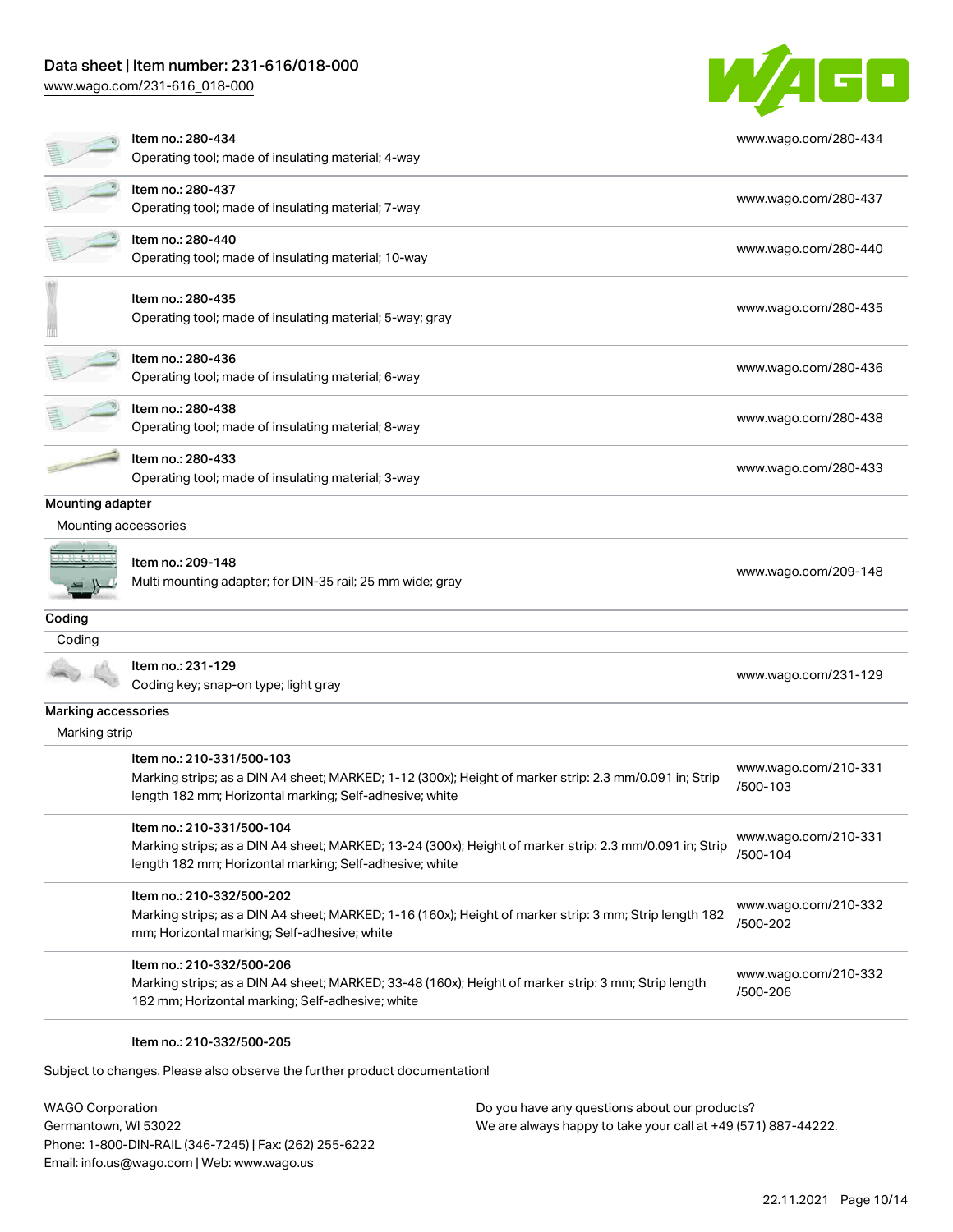

Marking strips; as a DIN A4 sheet; MARKED; 1-32 (80x); Height of marker strip: 3 mm; Strip length 182 mm; Horizontal marking; Self-adhesive; white [www.wago.com/210-332](http://www.wago.com/210-332/500-205)

[/500-205](http://www.wago.com/210-332/500-205)

|                               | Item no.: 210-332/500-204                                                                           |            |                                  |                      |  |
|-------------------------------|-----------------------------------------------------------------------------------------------------|------------|----------------------------------|----------------------|--|
|                               | Marking strips; as a DIN A4 sheet; MARKED; 17-32 (160x); Height of marker strip: 3 mm; Strip length |            | www.wago.com/210-332<br>/500-204 |                      |  |
|                               | 182 mm; Horizontal marking; Self-adhesive; white                                                    |            |                                  |                      |  |
| Mounting                      |                                                                                                     |            |                                  |                      |  |
| Mounting accessories          |                                                                                                     |            |                                  |                      |  |
|                               | Item no.: 209-137                                                                                   |            |                                  |                      |  |
|                               | Mounting adapter; can be used as end stop; 6.5 mm wide; gray                                        |            |                                  | www.wago.com/209-137 |  |
| Cover                         |                                                                                                     |            |                                  |                      |  |
| Cover                         |                                                                                                     |            |                                  |                      |  |
|                               | Item no.: 231-668                                                                                   |            |                                  |                      |  |
|                               | Lockout caps; for covering unused clamping units; gray                                              |            | www.wago.com/231-668             |                      |  |
| Insulations stops             |                                                                                                     |            |                                  |                      |  |
| Insulation stop               |                                                                                                     |            |                                  |                      |  |
|                               |                                                                                                     |            |                                  |                      |  |
|                               | Item no.: 231-672                                                                                   |            |                                  | www.wago.com/231-672 |  |
|                               | Insulation stop; 0.75 - 1 mm <sup>2</sup> ; dark gray                                               |            |                                  |                      |  |
|                               |                                                                                                     |            |                                  |                      |  |
|                               | Item no.: 231-670                                                                                   |            |                                  | www.wago.com/231-670 |  |
|                               | Insulation stop; 0.08-0.2 mm <sup>2</sup> / 0.2 mm <sup>2</sup> "s"; white                          |            |                                  |                      |  |
|                               |                                                                                                     |            |                                  |                      |  |
|                               | Item no.: 231-671<br>Insulation stop; 0.25 - 0.5 mm <sup>2</sup> ; light gray                       |            |                                  | www.wago.com/231-671 |  |
|                               |                                                                                                     |            |                                  |                      |  |
|                               |                                                                                                     |            |                                  |                      |  |
| <b>Downloads</b>              |                                                                                                     |            |                                  |                      |  |
| <b>Documentation</b>          |                                                                                                     |            |                                  |                      |  |
| <b>Additional Information</b> |                                                                                                     |            |                                  |                      |  |
| Technical explanations        |                                                                                                     | 2019 Apr 3 | pdf                              | Download             |  |
|                               |                                                                                                     |            | 2.0 MB                           |                      |  |

CAD files

| UAD IIIGS                                                                  |     |          |
|----------------------------------------------------------------------------|-----|----------|
| CAE data                                                                   |     |          |
| EPLAN Data Portal 231-616/018-000                                          | URL | Download |
| ZUKEN Portal 231-616/018-000                                               |     |          |
| Subject to changes. Please also observe the further product documentation! |     |          |

 $\mathfrak p$ ject to changes. Please also observe the further product docu

WAGO Corporation Germantown, WI 53022 Phone: 1-800-DIN-RAIL (346-7245) | Fax: (262) 255-6222 Email: info.us@wago.com | Web: www.wago.us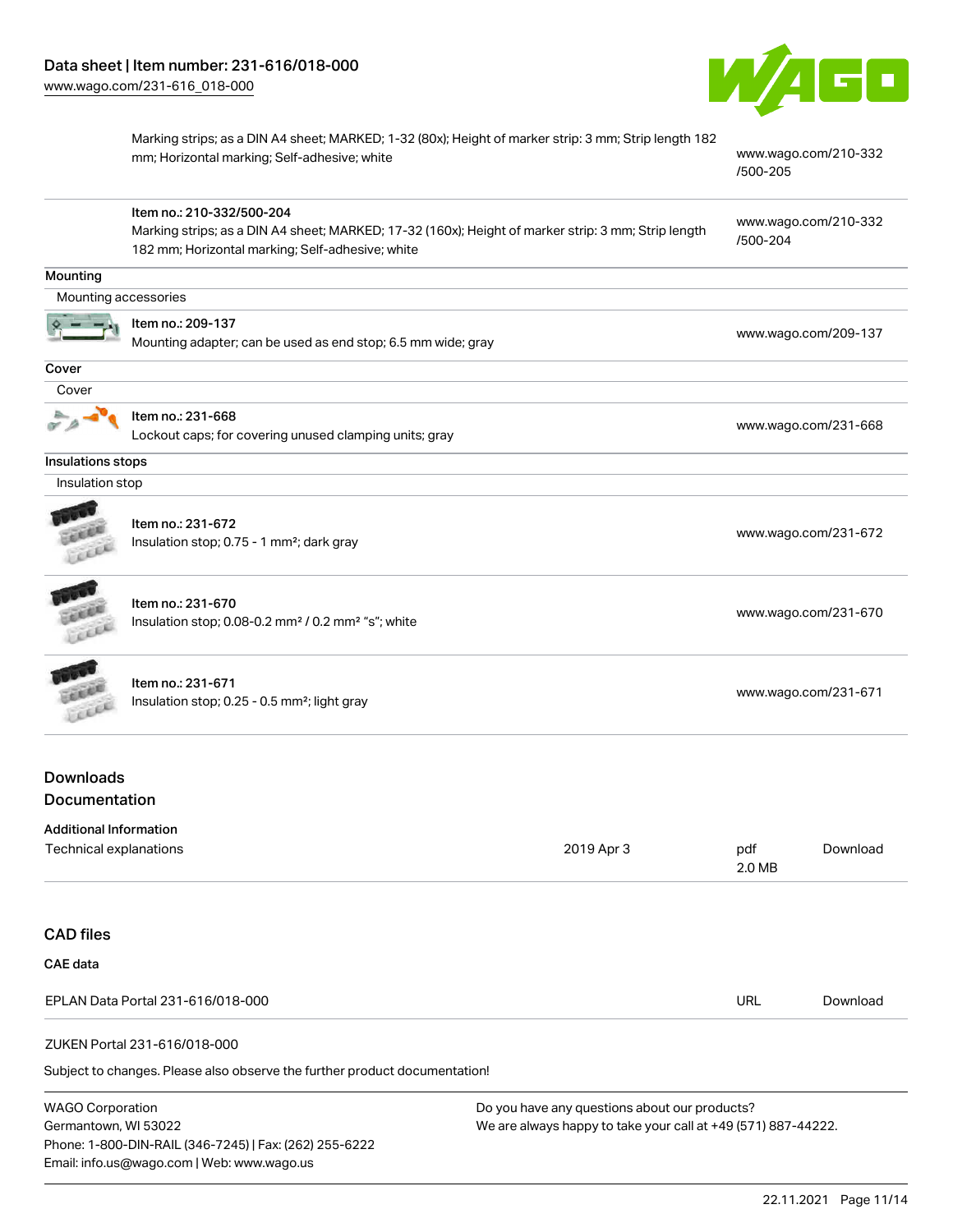![](_page_11_Picture_1.jpeg)

|                                                                                                                                                 | URL | Download |
|-------------------------------------------------------------------------------------------------------------------------------------------------|-----|----------|
| EPLAN Data Portal 231-616/018-000                                                                                                               | URL | Download |
| CAD data                                                                                                                                        |     |          |
| 2D/3D Models 231-616/018-000                                                                                                                    | URL | Download |
|                                                                                                                                                 |     |          |
| <b>Environmental Product Compliance</b>                                                                                                         |     |          |
| <b>Compliance Search</b>                                                                                                                        |     |          |
| Environmental Product Compliance 231-616/018-000                                                                                                | URL | Download |
| 1-conductor male connector; CAGE CLAMP®; 2.5 mm <sup>2</sup> ; Pin spacing 5 mm; 16-pole;<br>Snap-in mounting feet; 2,50 mm <sup>2</sup> ; gray |     |          |

#### Installation Notes

![](_page_11_Picture_4.jpeg)

Inserting a conductor via 3.5 mm screwdriver – CAGE CLAMP® actuation parallel to conductor entry.

![](_page_11_Picture_6.jpeg)

Inserting a conductor via 3.5 mm screwdriver – CAGE CLAMP® actuation perpendicular to conductor entry.

![](_page_11_Picture_8.jpeg)

Inserting a conductor into CAGE CLAMP® unit via operating lever (231-291).

Subject to changes. Please also observe the further product documentation!

WAGO Corporation Germantown, WI 53022 Phone: 1-800-DIN-RAIL (346-7245) | Fax: (262) 255-6222 Email: info.us@wago.com | Web: www.wago.us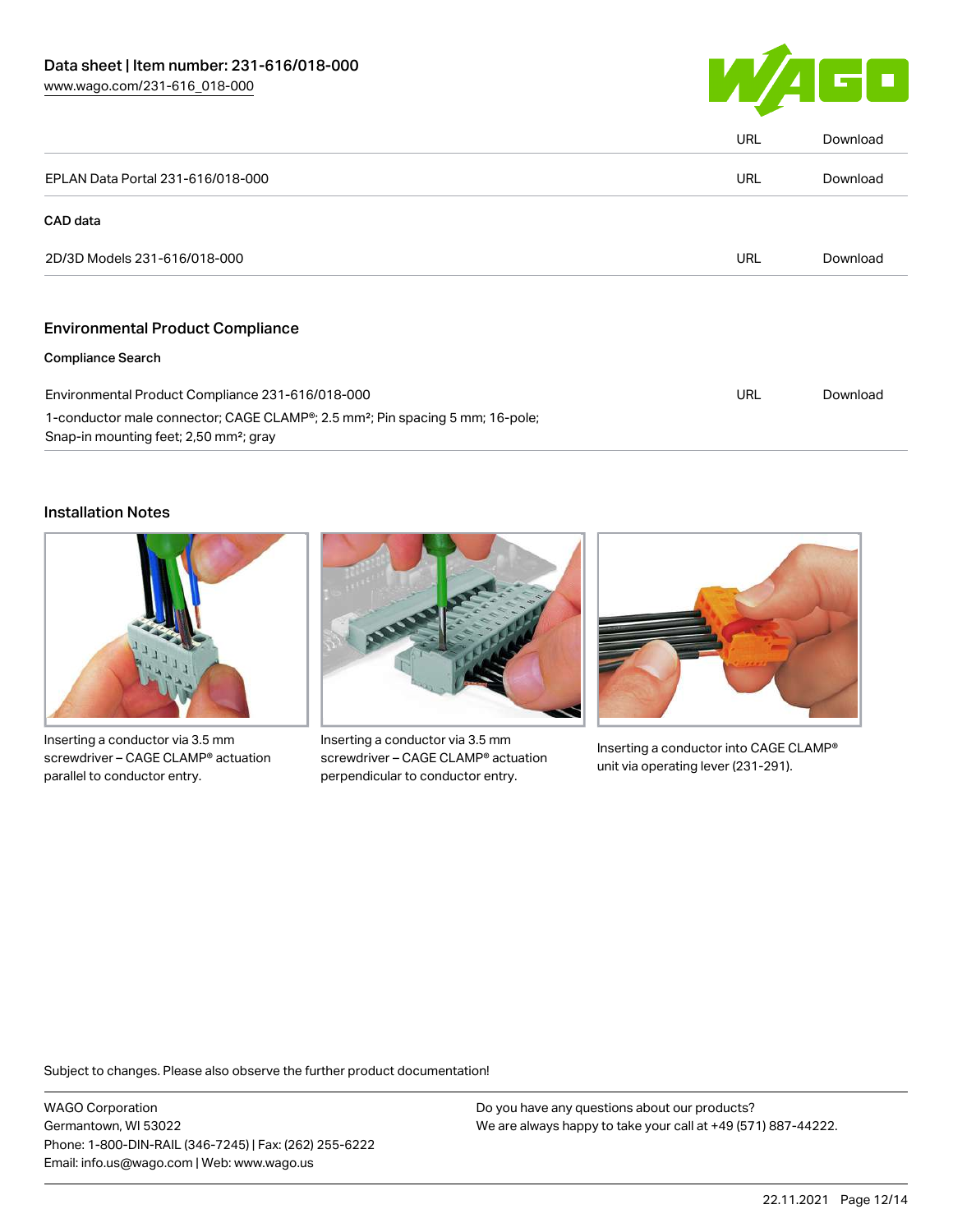![](_page_12_Picture_1.jpeg)

![](_page_12_Picture_2.jpeg)

Inserting a conductor via operating tool.

Coding

![](_page_12_Picture_5.jpeg)

Coding a male header – fitting coding key(s).

![](_page_12_Picture_7.jpeg)

Testing – female connector with CAGE CLAMP®

Integrated test ports for testing perpendicular to conductor entry via 2 or 2.3 mm Ø test plug

#### Installation

Subject to changes. Please also observe the further product documentation!

WAGO Corporation Germantown, WI 53022 Phone: 1-800-DIN-RAIL (346-7245) | Fax: (262) 255-6222 Email: info.us@wago.com | Web: www.wago.us